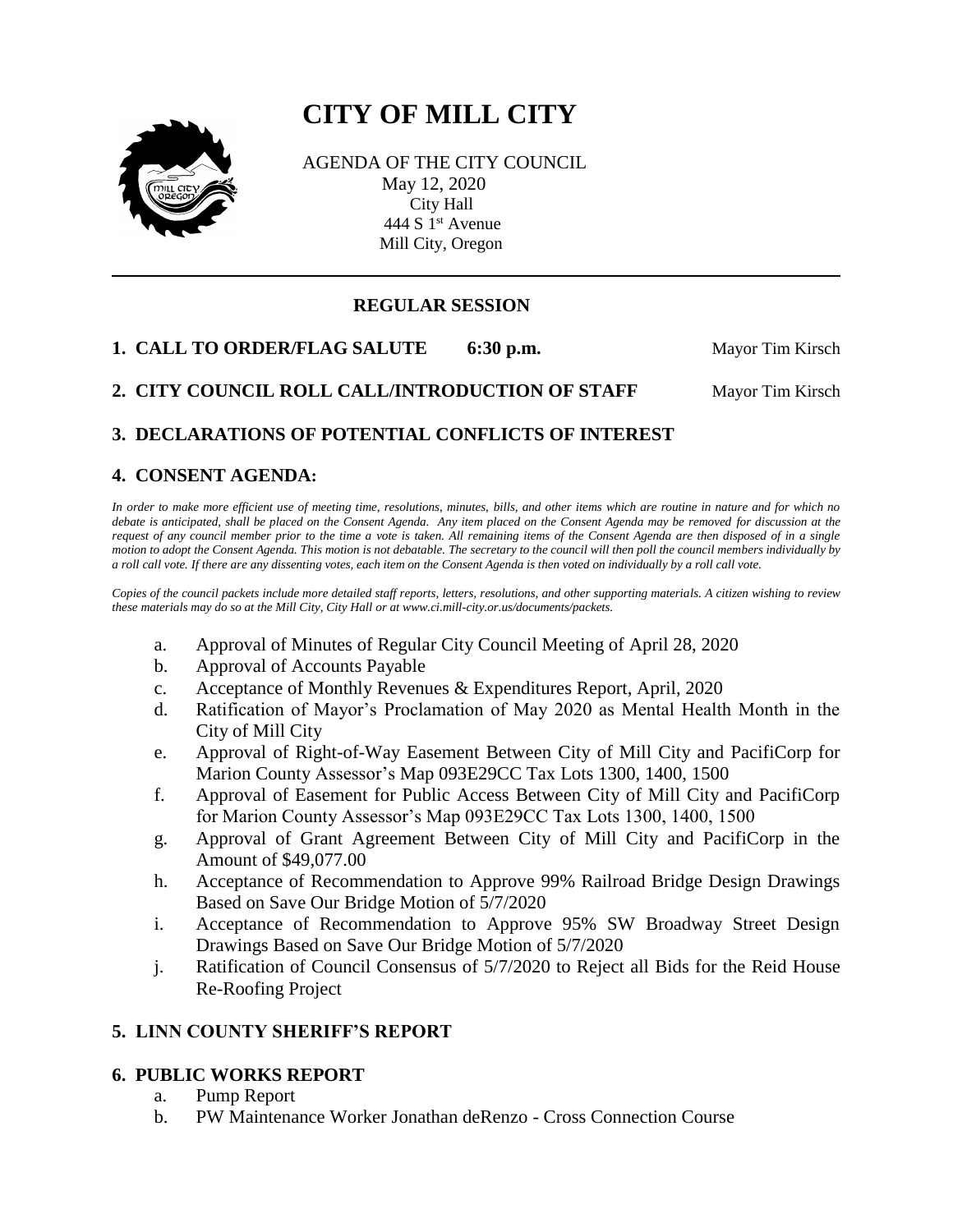- c. PW Maintenance Worker Review
- d. Other

## **7. CITIZEN COMMENTS/QUESTIONS LIMITED TO THREE (3) MINUTES**

## **8. PUBLIC HEARING: None Scheduled.**

#### **9. PRESENTATIONS: None Scheduled.**

#### **10. OLD BUSINESS**

- a. EV Charging Station/Mill City Falls Parking
- b. The Reid House Update
- c. TIGER Grant Update
- d. Other

## **11. NEW BUSINESS**

- a. Request for Letter of Commitment SKATE
- b. Other

## **12. STAFF/COMMISSION REPORTS**

- a. City Recorder Report:
	- i. List of On-Going Old Business Items
	- ii. Rescheduled Clean Up Day; August 22, 2020
	- iii. Other
- b. City Attorney Report:
	- i. Other
- c. Planning Commission Report/Record of Actions: None.

# **13. BUSINESS FROM MAYOR & CITY COUNCILORS**

Administration/ Intergovernmental

- a. Building
- b. Parks/Safety
- c. Water/Sanitation
- d. Street
- e. Police
- f. Mayor

## **14. EXECUTIVE SESSION: None Scheduled.**

## **15. INFORMATIONAL ITEMS:**

a. Notice of Chapter 11 – Frontier Communications

## **16. ADJOURNMENT**

#### **CALENDAR OF UPCOMING CITY MEETINGS & EVENTS**

| Tuesday | May 19, 2020 | Planning Commission Meeting     | 6:30p.m. |  |
|---------|--------------|---------------------------------|----------|--|
| Monday  | May 25, 2020 | CITY HALL CLOSED – MEMORIAL DAY |          |  |
| Tuesday | May 26, 2020 | <b>Municipal Court</b>          | 9:30a.m. |  |